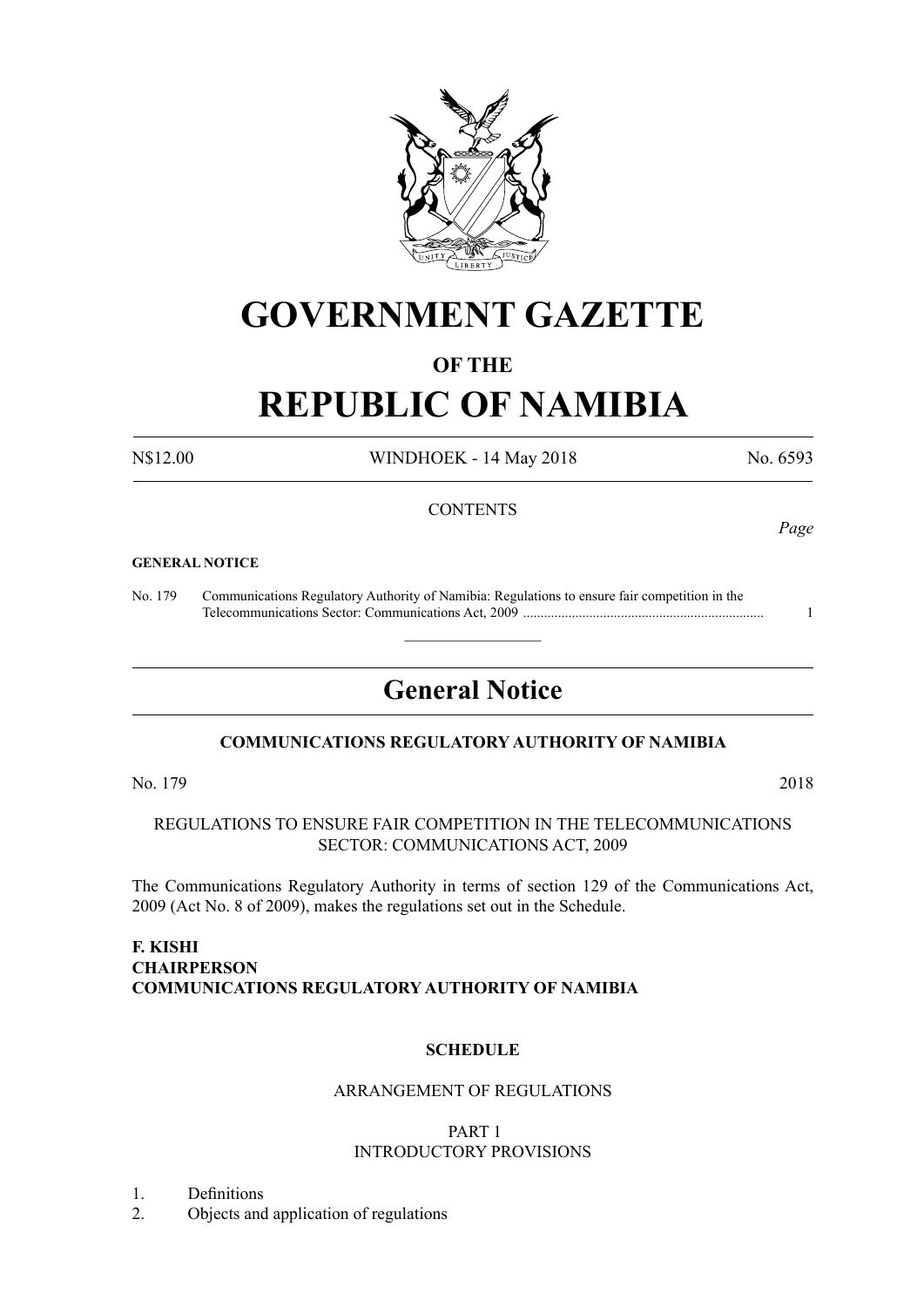- 3. Mandate of Authority in relation to competition
- 4. Submission of documents to the Authority

#### PART 2

# MARKET DEFINITION

- 5. Markets in the telecommunications sector
- 6. Licensees holding a dominant position
- 7. Obligations of licensees holding a dominant position
- 8. Obligations of all licensees to promote fair competition
- 9. Duty not to discriminate

#### PART 3

# RULES OF FAIR COMPETITION

10. Rules of fair competition

### PART 4

# ANTI-COMPETITIVE PRACTICES

- 11. Assessing whether conduct is an anti-competitive practice
- 12. Anti-competitive behaviour by licensees in general
- 13. Abuse of dominant position

#### PART 5

# ANTI-COMPETITIVE AGREEMENTS

14. Anti-competitive agreements

#### PART 6 EXEMPTIONS AND NOTIFICATIONS

- 15. Exemptions
- 16. Types of exemptions
- 17. Notifications

#### PART 7 ENFORCEMENT

- 18. Regulatory actions
- 19. Penalties

#### PART 8 GENERAL

- 20. Accounts
- 21. Confidential information
- 22. Reconsideration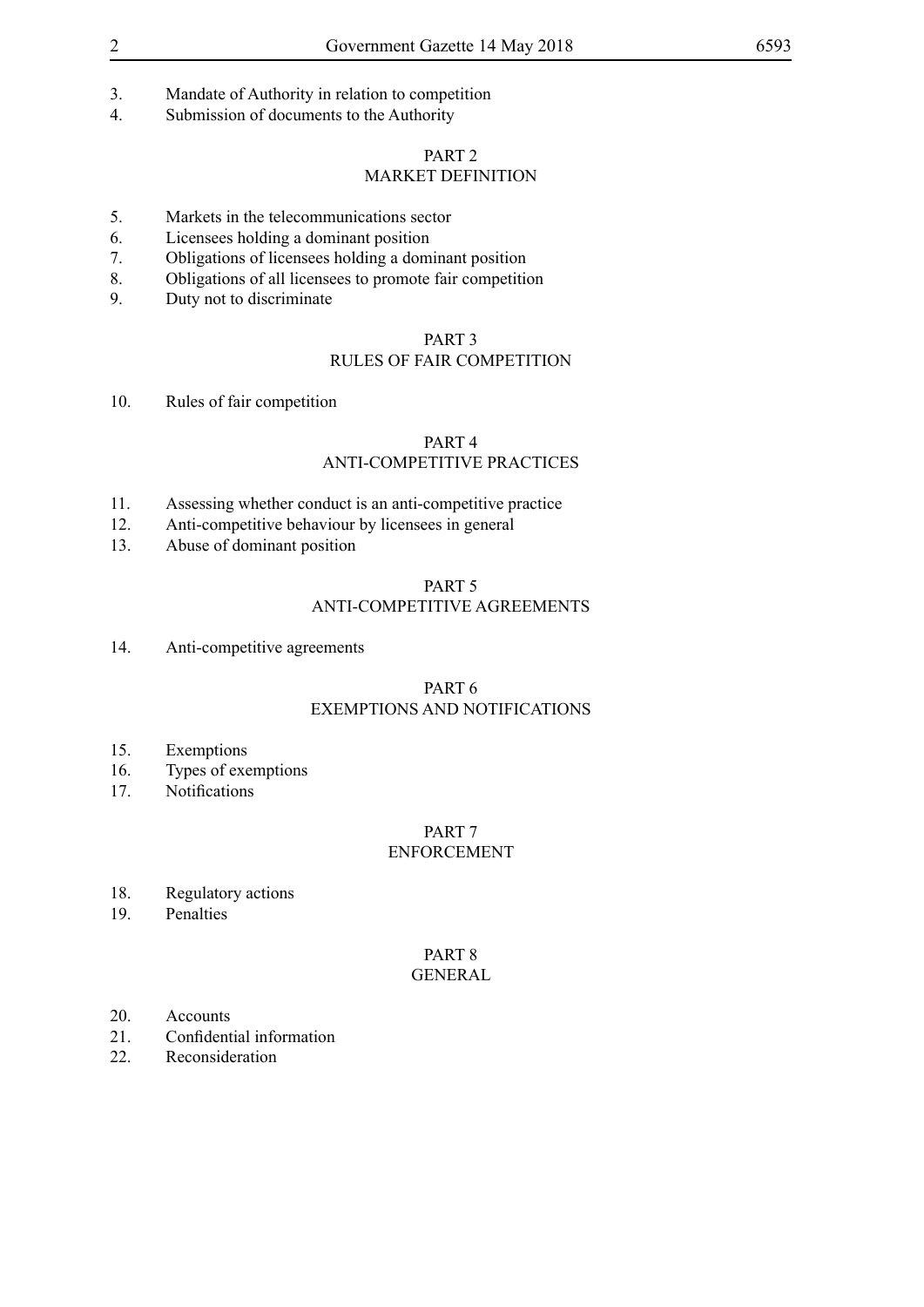# PART 1 INTRODUCTORY PROVISIONS

# **Definitions**

**1.** In these regulations, any word or expression to which a meaning is assigned in the Act has that meaning, and -

"Act" means the Communication Act, 2009 (Act. No. 8 of 2009);

"agreement" means any form of contract, arrangement or understanding, whether or not legally enforceable, between licensees, and includes a decision by an association of licensees and a concerted practice;

"anti-competitive practice" means any practice or activity that has the object or effect of preventing, restricting or distorting competition in a relevant market for the supply of telecommunications or any product or service used in connection with these services;

"Cost Accounting Regulations" means the Regulations Setting Out Cost Accounting Procedures and Reporting Requirements, 2013 (Regulations No. 474 of 6 December 2013);

"bundling of services" means combining of various telecommunications services provided by a licensee in one package under a bundled rate or rate formula where the offering of one or more services within the package is conditional on acceptance of the entire package;

"commercial activities in the telecommunications sector" means the provision of telecommunication services, the supply or export of telecommunication apparatus and the production or acquisition of telecommunication apparatus for supply or export;

"Competition Act" means the Competition Act, 2003 (Act No. 2 of 2003);

"Competition Commission" means the Namibian Competition Commission established by section 4 of the Competition Act;

"concerted practice" means any form of coordination between licensees which involves direct or indirect contact or communication between licensees, the object or effect of which is either -

- (a) to influence the conduct of one or more licensees in a market; or
- (b) to disclose the course of conduct which a licensee has decided to adopt or is contemplating to adopt in a relevant market, in circumstances where such disclosure would not have been made under normal conditions of competition;

"consumer" means a customer or a user;

"cross subsidisation" means charging artificially low prices in a relevant market and subsidising those prices from high prices in a different market where there is less or no competition;

"Determination of Licensees Holding a Dominant Position" means the Determination of Licensees Holding a Dominant Position in the Telecommunication Market in terms of Section 78(1) of the Act, published as General Notice No. 214 of 2016 in the Government Gazette No. 6054 of 28 June 2016;

"dominant licensee" means a licensee determined to be dominant in a relevant market as contemplated in section 78 of the Act;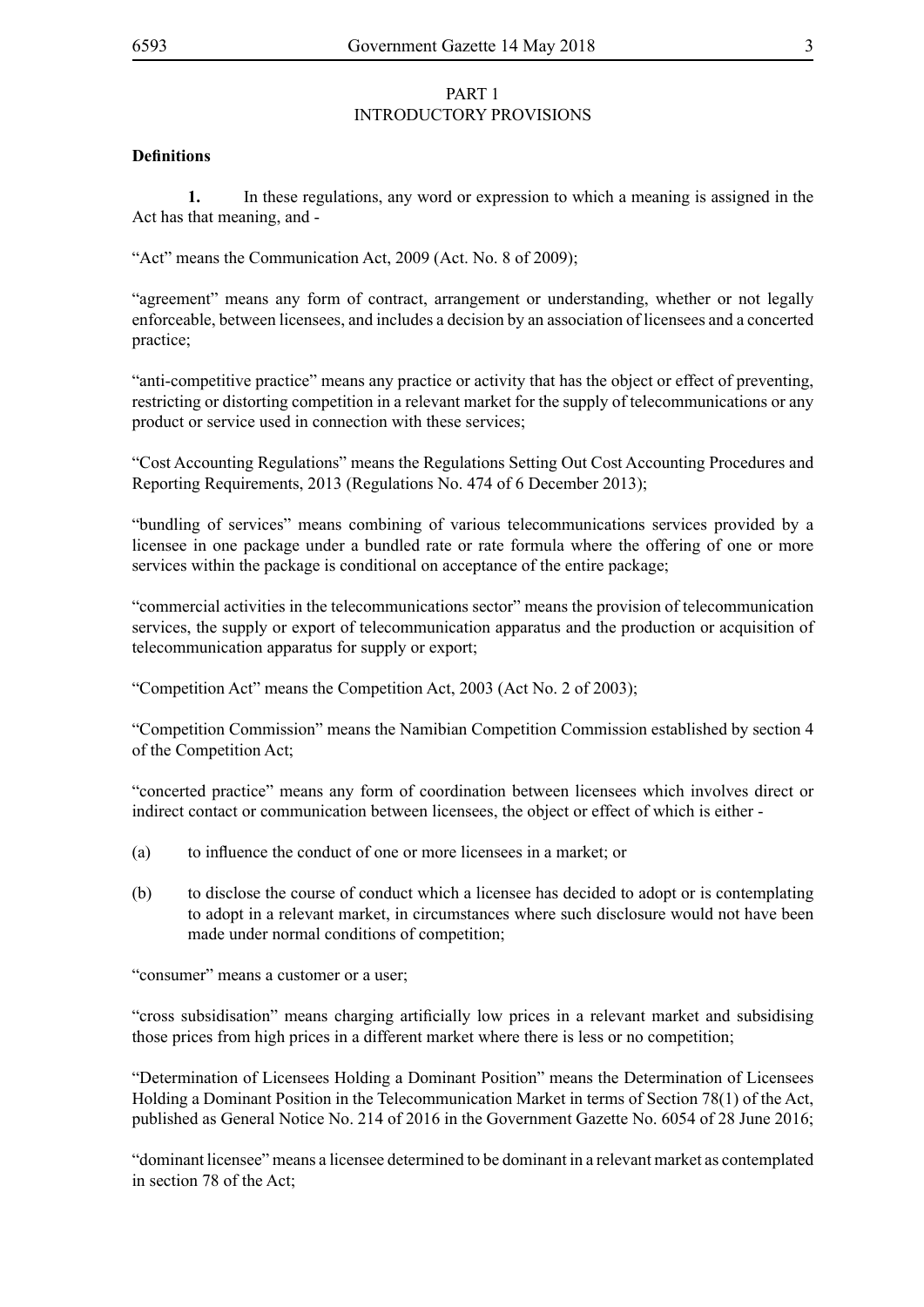"essential facility" means a facility associated with a telecommunications system or a telecommunications service that is supplied exclusively or predominantly by a single licensee or a limited number of licensees, and that cannot be easily substituted by other licensees for economic or technical reasons;

"geographic market" means a geographic area in which licensees are involved in the supply and demand of the relevant products or services under similar or sufficiently homogeneous conditions of competition and that can be distinguished from neighbouring areas in which the prevailing conditions of competition are appreciably different;

"horizontal agreement" means an agreement between competing licensees each of which operates at the same level in a relevant market;

"infringement" means an infringement of any prohibition under the Act, these Regulations or the terms and conditions of a license;

"Infrastructure-sharing Regulations" means the Regulations Prescribing Sharing of Infrastructure, 2016 (Regulations No. 400 of 4 October 2016);

"licensee" means the holder of a telecommunications license;

"market power" refers to the ability of a licensee or group of licensees to profitably raise and maintain a price for goods or services above the level that would prevail under competition;

"merger" means the merger, acquisition, amalgamation, combination or joining of two or more licensees or part thereof into an existing licensee or to form a new licensee;

"price" or "rate" includes any form of consideration given in return for any telecommunications service or goods or services used in conjunction with any telecommunication service, whether such consideration has actually been given or is advertised or stated as being required to be given in exchange for such services;

"price squeeze" means increasing the price for provision of essential facilities required by competitors while charging relatively low price for retail services;

"product or services market" comprises all those products or services which are regarded as interchangeable or substitutable by a consumer by reason of the services' or products' characteristics, their prices and their intended use;

"relevant market" means any of the markets referred to in **regulation 5**, having been determined by the Authority with reference to a product or service market and a geographic market, taking into account the functional and temporal dimensions of the market;

"supply" includes -

- (a) in relation to goods, the supply and resupply, by way of sale, exchange, lease, hire or hirepurchase of the goods; and
- (b) in relation to services, the provision by way of sale, grant or conferment of the services;

"Tariff Regulations" means the Regulations Regarding the Submission of Interconnection Agreements and Tariffs, 2011 (Regulations No. 126 of 18 May 2011);

"vertical agreement" means an agreement between licensees each of which operates at different levels in the same or in a related market, whether upstream or downstream in the production or distribution chain of a relevant market.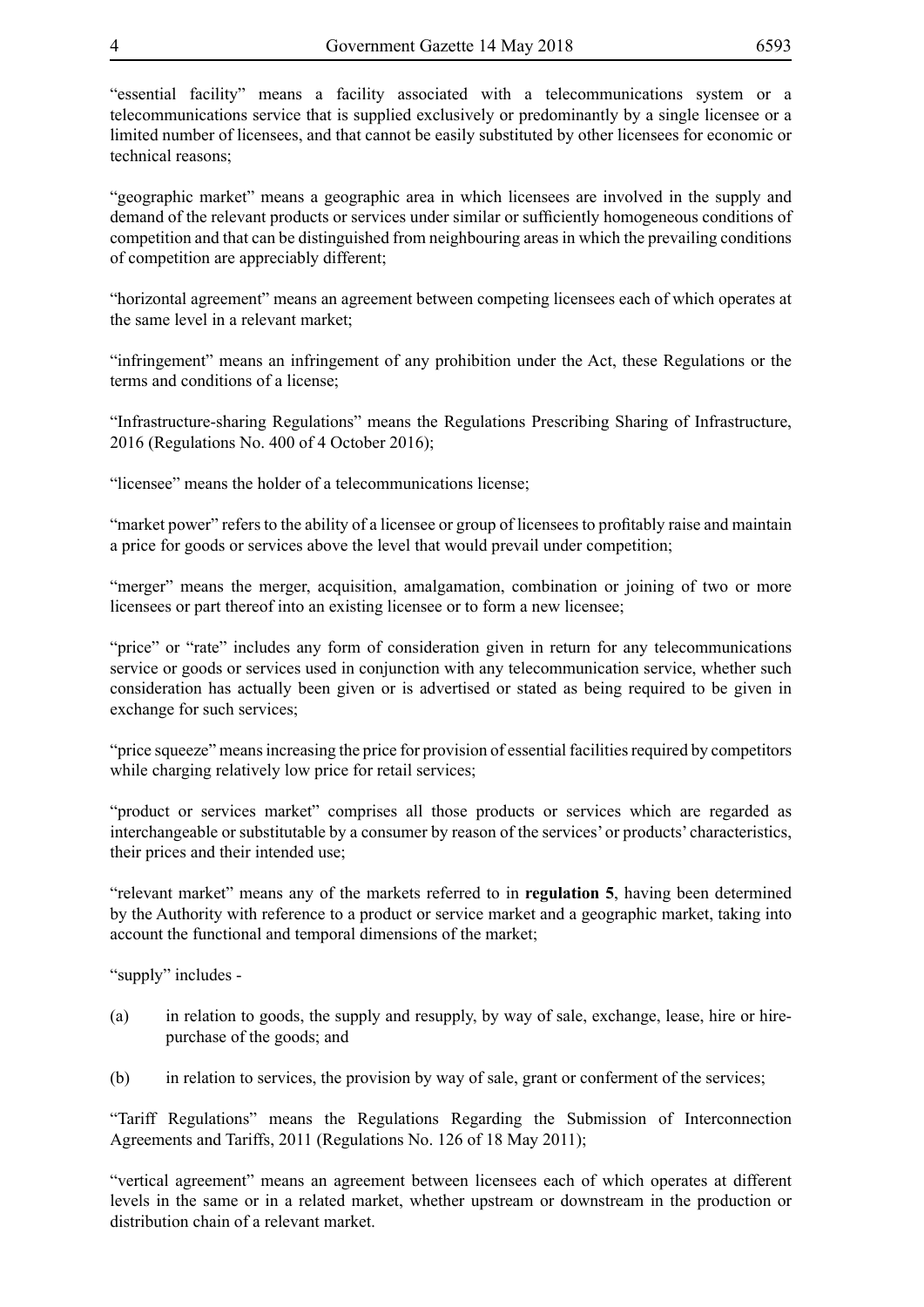#### **Objects and application of regulations**

- **2.** (1) The objects of these regulations are -
- (a) to provide a regulatory framework for
	- (i) the promotion of fair competition; and
	- (ii) the protection against anti-competitive practices,

in the telecommunications sector in the Republic of Namibia;

- (b) to induce licensees to become more efficient in order to offer a greater choice of products and services at lower prices;
- (c) to ensure that licensees
	- (i) exercise market power with due regard to consumer welfare and overall industry performance; and
	- (ii) do not abuse their market power;
- (d) to ensure that essential facilities are available to competitors of licensees on reasonable terms;
- (e) to ensure competitive outcomes in order to enhance consumer welfare;
- (f) to make provision for tariff application and review; and
- (g) to promote consumer protection in the telecommunications sector.
- (2) These regulations apply to -
- (a) all licensees issued with a telecommunications licence under section 38(1) of the Act;
- (b) dominant licensees;
- (c) all consumers.

#### **Mandate of Authority in relation to competition**

**3.** (1) The Authority must determine, pronounce upon, administer and enforce compliance of all licensees with Chapter 4 of the Act particularly in relation to commercial activities of licensees in the telecommunications sector.

(2) In so far as any matter relating to competition falls concurrently within the jurisdiction of the Competition Commission, the Authority must cooperate with the Competitions Commission in accordance with the Memorandum of Understanding entered into between the respective parties with effect from 1 February 2012 and published as General Notice No. 17 of 2012 in Government Gazette No. 4868 of 10 January 2012.

#### **Submission of documents to the Authority**

**4.** In these regulations, when persons are permitted or called upon to submit information to the Authority in writing, they may do so either physically or electronically -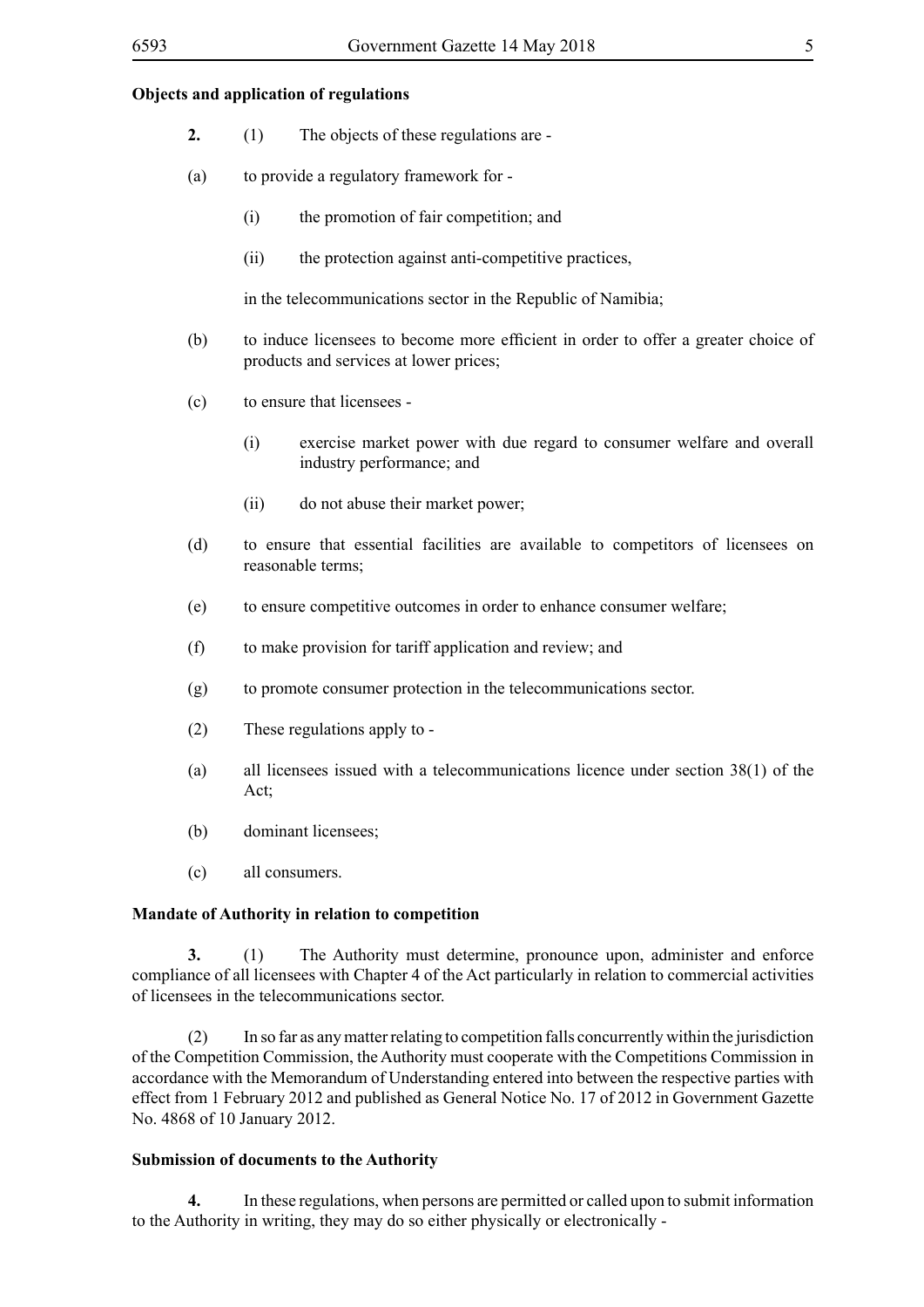- (a) by hand to the head offices of the Authority, namely Communications House, 56 Robert Mugabe Avenue, Windhoek;
- (b) by post to the head offices of the Authority, namely Private Bag 13309, Windhoek 9000;
- (c) by electronic mail to the following address: legal@cran.na;
- (d) by facsimile to the following facsimile number: +264 61 222790; or
- (e) in any other manner or at alternative addresses set out by the Authority from time to time.

#### PART 2 MARKET DEFINITION AND OBLIGATIONS OF LICENSEES

#### **Markets in the telecommunications sector**

**5.** (1) The Authority has, in terms of the Determination of Licensees Holding a Dominant Position defined four relevant telecommunications markets in the telecommunications sector, namely the -

- (a) fixed and mobile call termination market;
- (b) wired end user access market;
- (c) national data transmission market; and
- (d) wireless end user access market.

(2) The Authority must ensure that open and fair competition is facilitated and encouraged in relevant markets within the telecommunications sector.

#### **Licensees holding a dominant position**

- **6.** The Authority has determined that-
- (a) for the fixed and mobile call termination market, the following licensees are dominant:
	- (i) Mobile Telecommunications Limited;
	- (ii) Telecom Namibia Ltd; and
	- (iii) Paratus Telecom (Pty) Ltd.
- (b) for the wired end user access market, Telecom Namibia Ltd is dominant;
- (c) for the national data transmission market, Telecom Namibia Ltd is dominant;
- (d) for wireless end user access market, Mobile Telecommunications Limited is dominant.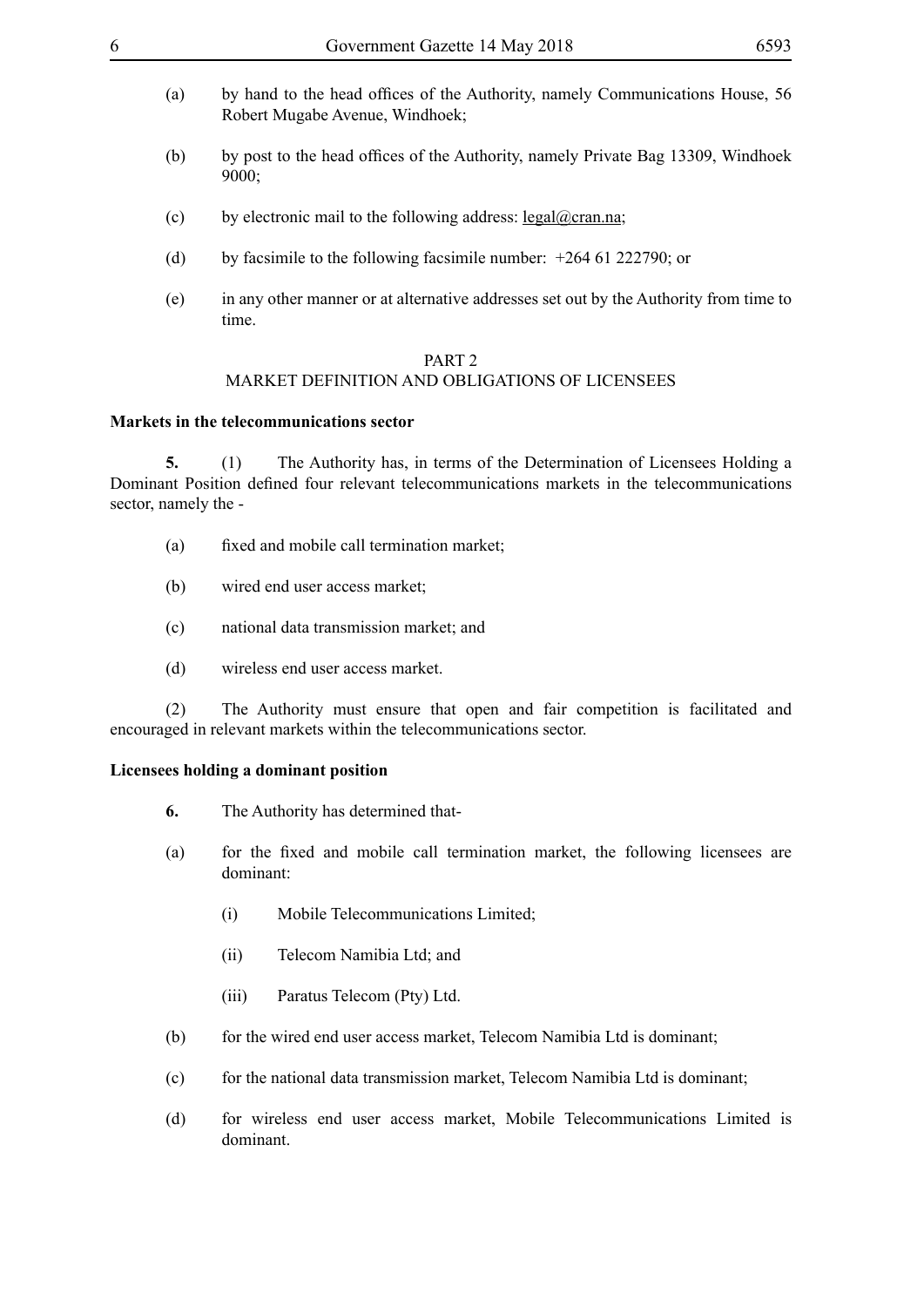#### **Obligations of licensees holding a dominant position**

- **7.** (1) A dominant licensee in any relevant market -
- (a) must comply with all obligations imposed on such licensee under regulation 4, 5, 7, 8, 9, 10 and 11 of the Infrastructure-sharing Regulations if such licensee is a "carrier" or "dominant carrier" as defined in regulation 1 of the Infrastructuresharing Regulations;
- $(b)$  must
	- (i) afford access to its poles, ducts and conduits to other licensees;
	- (ii) provide to any requesting licensee non-discriminatory access to network elements on an unbundled basis at any technically feasible point;
	- (iii) provide for physical co-location of equipment necessary for interconnection or access to unbundled network elements at the premises of the dominant licensee<sup>.</sup>
	- (iv) must provide unbundled network elements in a manner that allows requesting licensees to combine such elements in order to provide telecommunications services,

in the manner contemplated in, and subject to, the provisions of section 48 of the Act and the provisions of the Infrastructure-sharing Regulations;

- (c) must allow any other licensee to interconnect its network with that of the dominant licensee for the purpose of the transport and termination of telecommunications and information in the manner contemplated in, and subject to, the provisions of section 49 of the Act;
- (d) must lease any infrastructure to any other licensee or must allow the latter licensee to install telecommunications equipment on such infrastructure or to otherwise utilise such infrastructure in the manner contemplated in, and subject to, the provisions of section 50 of the Act;
- (e) must, in respect of any class of telecommunications services in which that licensee is dominant, offer telecommunications services for resale at a discounted rate to any requesting reseller in the manner contemplated in, and subject to, the provisions of section 51 of the Act; and
- (f) subject to section 52 of the Act, may not provide telecommunications services on terms that discriminate against a consumer, reseller or licensee.
- (2) For purposes of subregulation (1) -
- (a) "licensee" means a carrier referred to in section 47(3) of the Act;
- (b) "network element" means a network element defined in section 47(9) of the Act.

#### **Obligations of all licensees to promote fair competition**

**8.** (1) The provisions of regulation 7(1) apply with the changes necessitated by the context to licensees who are not dominant licensees.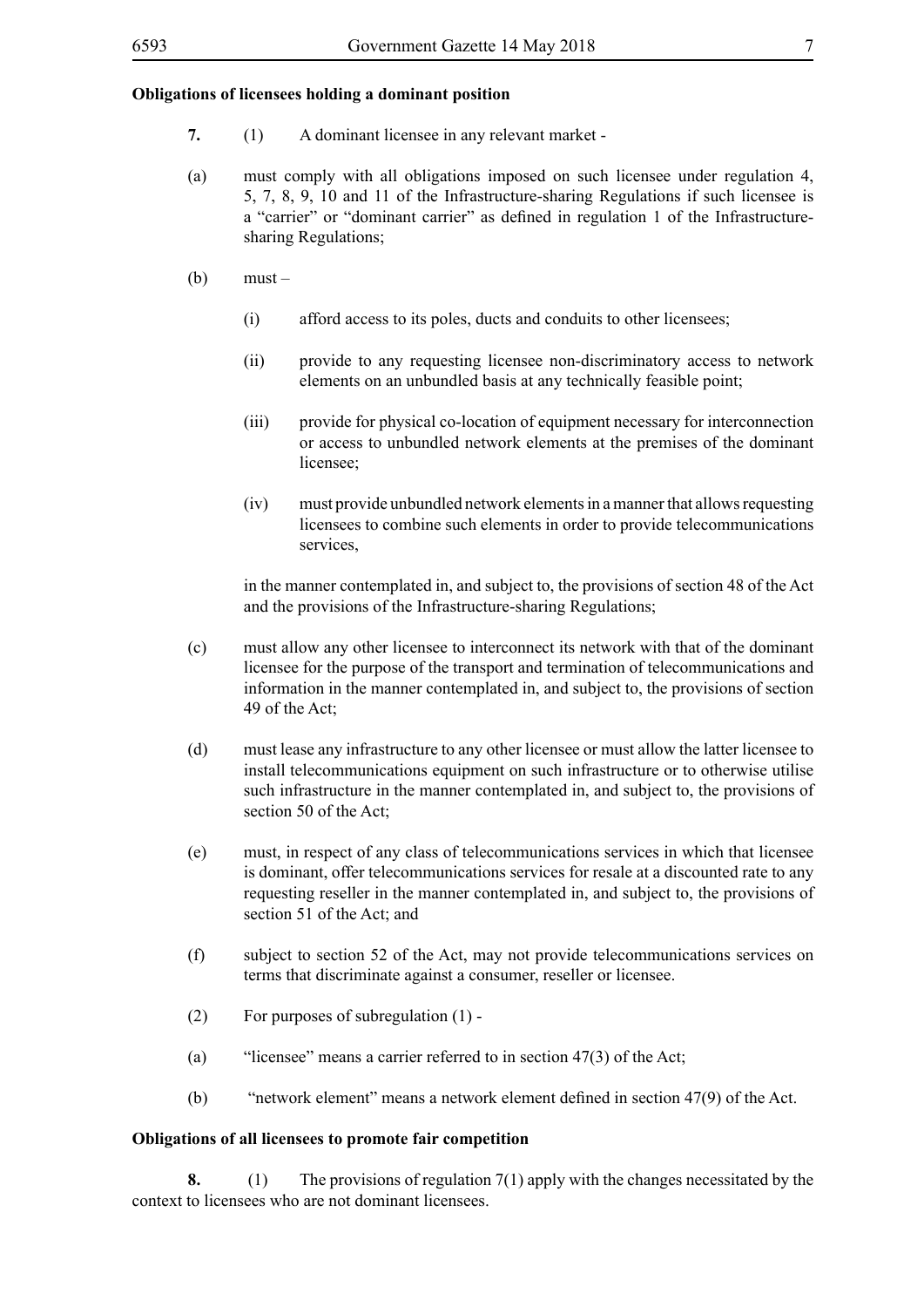- (2) In order to promote and facilitate fair competition, all licensees must -
- (a) ensure the retention of separate accounts for its telecommunications services in accordance with regulation 4 of the Cost Accounting Regulations;
- (b) comply with the Tariff Regulations with regards to the submission of interconnection agreements and tariffs.
- (c) be transparent in relation to the publication of information, and such information must include relevant statutory accounting information, technical specifications, network characteristics and terms and conditions for supply and use, and prices;
- (d) be non-discriminatory by applying equivalent conditions in equivalent circumstances to other licensees providing equivalent services and in providing services and information to third parties under the same conditions and with the same quality as the services and information provided to its own departments or to its subsidiaries or partners;
- (e) provide uniform, non-preferential service on a first-come- first-served basis to all persons within a covered geographical area or a given class who request for such service; and
- (f) not violate the principle of equal access and non-preferential treatment if the licensee –
	- (i) considers the ability of a person to pay for a service when deciding whether to provide a service to the person; or,
	- (ii) makes other rational classifications among subscribers, such as business and residential, and to provide service on the basis of the classification.

#### **Duty not to discriminate**

**9.** (1) A licensee must provide non-discriminatory treatment to all consumers and licensees in the provision of telecommunication services.

(2) An act or omission of a licensee amounts to an act of discrimination or undue preference where that licensee -

- (a) directly or indirectly, by any means or device, makes unjust or unreasonable discrimination in the charges, practices, classification, regulations, facilities or services for or in connection with similar telecommunications services;
- (b) makes or gives undue or unreasonable preference or advantage to a particular person, class of persons or locality, or subjects any person, class of persons or locality to undue or unreasonable prejudice or disadvantage;
- (c) unfairly favours a licensee so as to place other licensees lawfully competing with that licensee at a significantly competitive disadvantage;
- (d) unjustly or unfairly denies access or service to a consumer; or
- (e) refuses or fails to provide, or in any way denies consumers or licensees equal opportunity for access to the same type and quality of service.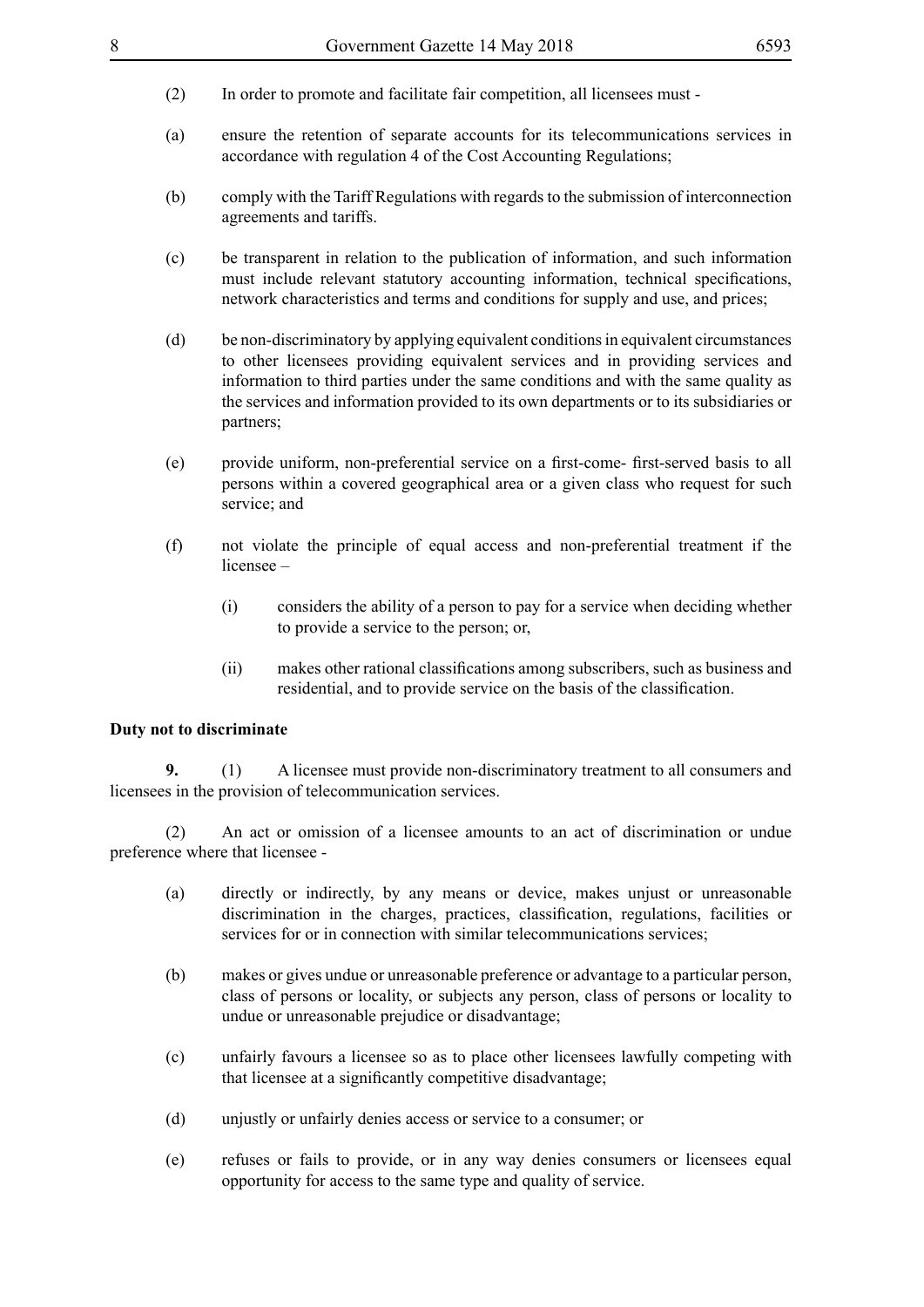- (3) A licensee must -
- (a) not discriminate against or grant any preference to any consumer; and
- (b) offer rates, terms, conditions and technical standards for its services or through its affiliates, identical and equivalent to those offered to other unaffiliated licensees.

# PART 3 RULES OF FAIR COMPETITION

#### **Rules of fair competition**

**10.** (1) The rules of fair competition shall to the extent practicable, be based on the principles of competition law and practice relating to the prohibition of -

- (a) abuse of a dominant position;
- (b) anti-competitive agreements, decisions or concerted practices;
- (c) anti-competitive mergers, take-overs, consolidations, acquisitions or anticompetitive changes in the market structure resulting from changes in ownership, control, composition and structure of licensees; and
- (d) all other practices and acts with an effect on fair competition including unfair methods of competition and unfair or deceptive acts or practices, the purpose or effect of which is to prevent, restrict or distort competition in the telecommunications sector.

(2) A licensee may not engage in any activity, whether by act or omission, which has or is intended to or is likely to have the effect of unfairly preventing, restricting or distorting competition where the act or omission is done in the course of, or as a result of, or in connection with, any commercial activity in the telecommunications sector.

#### PART 4

#### ANTI-COMPETITIVE PRACTICES

#### **Assessing whether conduct is an anti-competitive practice**

**11.** (1) In accordance with section 33(1) of the Act, any practice or activity that has the object or effect of preventing, restricting or distorting competition in a market for the supply of telecommunications or any product or service used in connection with these services is prohibited.

(2) Without limiting or detracting from the general application of section 33(1) of the Act the Authority, in assessing whether any conduct constitutes an anti-competitive practice, must consider the following:

- (a) the definition of the relevant market or market segment;
- (b) any impact of the conduct on existing competitors in the identified markets;
- (c) any impact of the conduct on further market entry; and
- (d) any impact of the conduct on consumers, including the availability and pricing of products and services.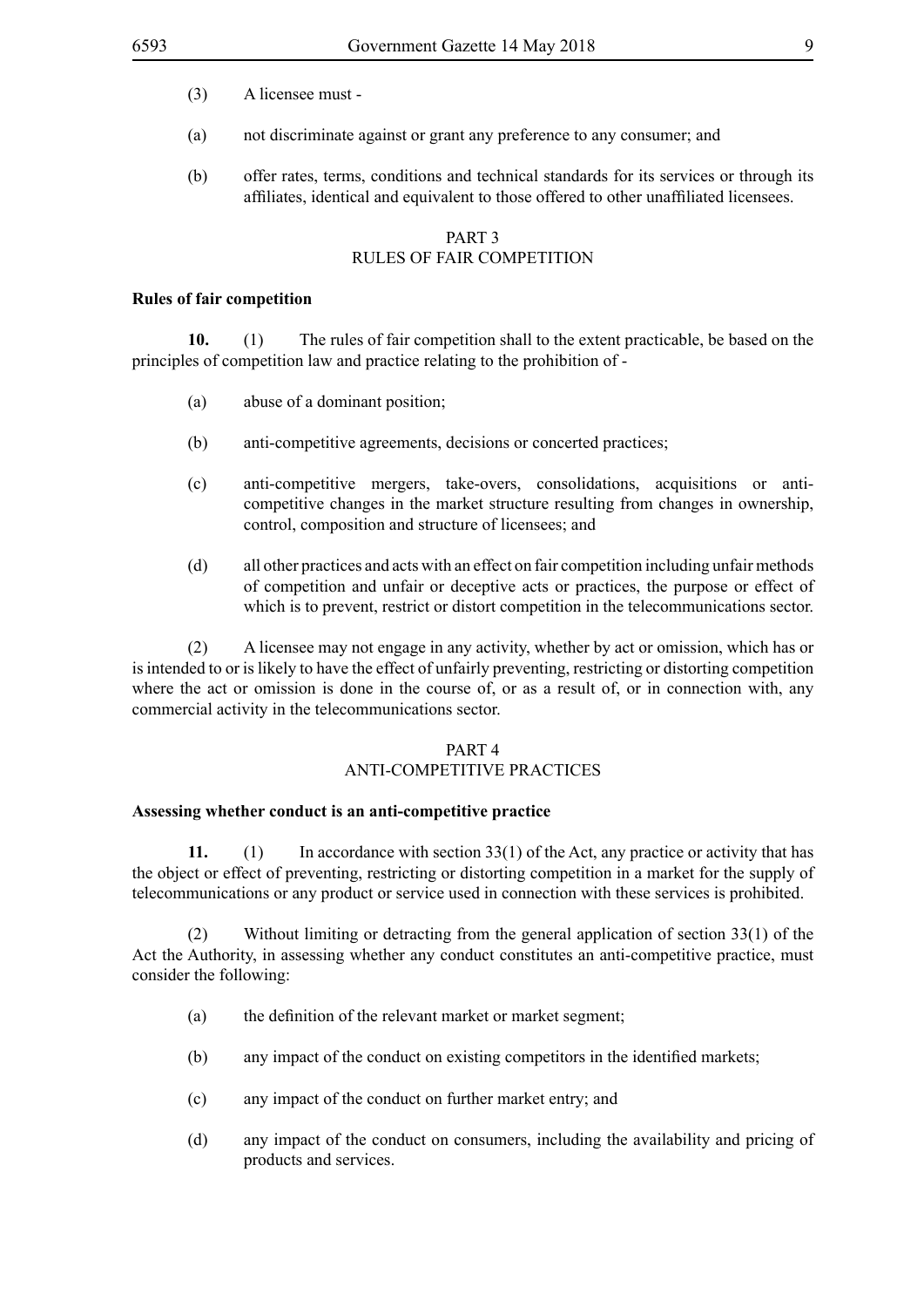#### **Anti-competitive behaviour by licensees in general**

**12.** (1) No licensee may engage in an anti-competitive practice.

(2) Without limiting the generality of subregulation (1), a licensee is deemed to have engaged in an anti-competitive practice if that licensee:

- (a) defames or intends to defame a competitor through commercial advertisements or in any other manner;
- (b) without the consent of a consumer activates telecommunications services for that consumer and deducts charges against those services;
- (c) continues to charge a consumer after cancellation of a telecommunication service by that consumer;
- (d) hides actual prices of products and services;
- (e) abuses its dominant position in a relevant market in the manner contemplated in **regulation 13**;
- (f) although not a dominant licensee, commits any of the practices referred to in **regulation 13(2)** and **(3)**;
- (g) attempts to lock in consumers by any unfair means including high switching costs;
- (h) undertakes bundling of services whereby a consumer is required to purchase one product or service over which the licensee has market power conditional on the purchase of a second, competitively supplied, product or service whereas the two products or services can be provided and consumed independent of each other;
- (i) indulge in a decision mutually beneficial to licensees in a specific relevant market or market segment; or
- (j) engages in any other anti-competitive practice that may have the effect of impeding or preventing a competitor's entry into or expansion in a relevant market or market segment in an unfair manner.

## **Abuse of dominant position**

**13.** (1) In accordance with section 33(2) of the Act, any abuse of individual or collective dominant position by one or more persons in a market for the supply of telecommunications or any product used in connection with these services is prohibited.

(2) Without limiting or detracting from the general application of section 33(2) of the Act, an act or omission of a dominant licensee, whether independently or in any form of collusion with others, constitutes or amounts to an abuse of its dominant position where the act or omission involves -

- (a) price abuses or anti-competitive pricing including
	- (i) price squeezing by a dominant licensee, of the margin of profit available to a competitor that requires wholesale or retail services from the dominant licensee, by increasing the prices for such wholesale or retail services required by that competitor, or decreasing the prices of such services in markets where they compete, or both;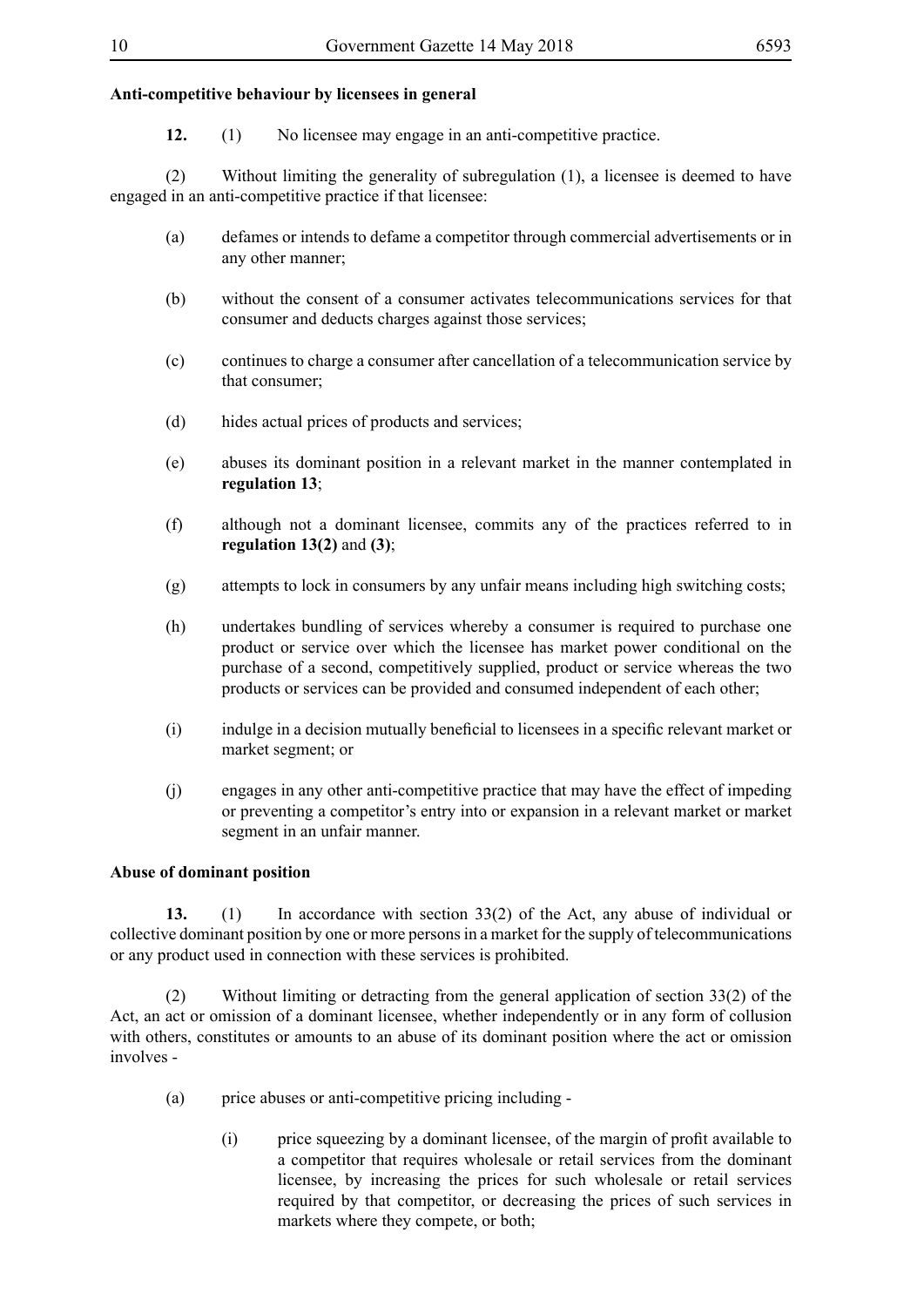- (ii) requiring or inducing a supplier to refrain from selling to a competitor;
- (iii) any form of direct or indirect imposition of unfair purchasing, selling prices or other unfair trading conditions; or
- (iv) predatory pricing whereby a dominant licensee deliberately incurs shortterm losses by setting a price for services below the cost of such services with the intent to eliminate the competitors;
- (b) cross-subsidising from one service to a competitive service with the objective of lessening competition, except where such cross-subsidy is specifically approved by the Authority or by approval of tariffs for relevant services;
- (c) any conduct which exploits consumers or suppliers through excessively high prices or discriminatory prices or terms, conditions or conducts which removes or limits competition from existing competitors or discourage entry or exclude new undertakings from entering the market through predatory behaviour, vertical restraints or refusal to supply existing or potential competitors;
- (d) discrimination in the provision of access, interconnection or other services or facilities to other licensees except under circumstances that are objectively justified based on differences in supply conditions, including different costs or a shortage of available facilities or resources;
- (e) adoption of technical specifications for its networks or systems that prevent interoperability with a network or system of a competitor;
- (f) failure to make available to other licensees on a timely basis technical information about essential facilities, technical specifications or other commercially relevant information which is required by such other licensees to provide services;
- (g) limiting production or supply of services, markets or technical development to the prejudice of consumers;
- (h) applying dissimilar conditions to equivalent transactions with other parties, which places them at a competitive disadvantage;
- (i) making the conclusion of contracts subject to acceptance by the other parties of supplementary obligations which, by their nature or according to commercial usage, have no connection with the subject of the contracts;
- (j) bundling of services, whereby the dominant licensee
	- (i) requires, as a condition of supplying a service to a competitor, that the competitor acquires another service that it does not require; or
	- (ii) offers the competitor more favourable terms or conditions that are not justified by cost differences if that competitor acquires another service that it does not require;
- (k) predatory network alterations, where the dominant licensee alters the physical or logical interface of its network in a manner that imposes significant costs on interconnected licensees without any legitimate business, operational or technical justification;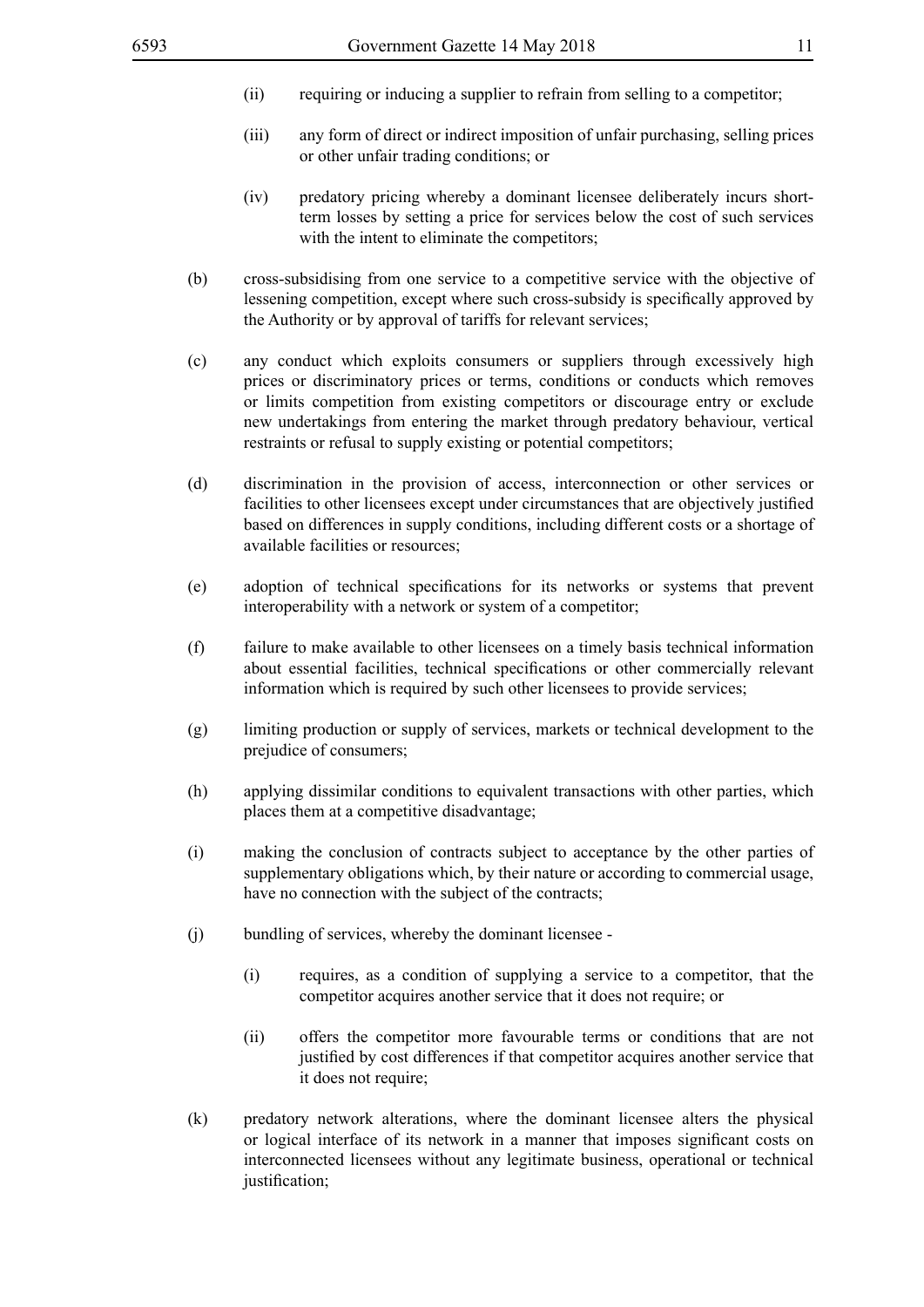| 12  | Government Gazette 14 May 2018                                                                                                                                                                                                                                                                                                                               | 6593 |
|-----|--------------------------------------------------------------------------------------------------------------------------------------------------------------------------------------------------------------------------------------------------------------------------------------------------------------------------------------------------------------|------|
| (1) | pre-emptive acquisition or securing of scarce facilities or resources, including rights<br>of way, required by another licensee for the operation of its business, with the effect<br>of denying the use of the facilities or resources to that other licensee;                                                                                              |      |
| (m) | supplying interconnection or other competitive services at prices below forward-<br>looking incremental costs as contemplated in section 49(11) of the Act;                                                                                                                                                                                                  |      |
| (n) | engaging in unfair methods of competition that improperly deter or are likely to deter<br>entry into relevant markets or restrict or are likely to restrict existing competition in<br>those markets for reasons unrelated to the availability, price or quality of the service<br>that a prospective or current licensee offers or seeks to offer through - |      |
|     | false or misleading claims;<br>(i)                                                                                                                                                                                                                                                                                                                           |      |
|     | degradation of service availability or quality;<br>(ii)                                                                                                                                                                                                                                                                                                      |      |
|     | provision of false or misleading information to competitors; or<br>(iii)                                                                                                                                                                                                                                                                                     |      |
|     | interference with an end-user;<br>(iv)                                                                                                                                                                                                                                                                                                                       |      |
| (0) | failure to comply with, or negotiate in good faith regarding, any duty relating to<br>interconnection;                                                                                                                                                                                                                                                       |      |
| (p) | refusal to supply or grant access to essential facilities in accordance with the<br>provisions of the Infrastructure-sharing Regulations;                                                                                                                                                                                                                    |      |
| (q) | using information to compete with a competitor where the dominant licensee obtained<br>such information from the competitor for purposes related to interconnection to the<br>dominant licensee or supply of services by the dominant licensee; or                                                                                                           |      |
| (r) | any other conduct that, in the opinion of the Authority, prevents or lessens or is likely<br>to prevent or lessen competition substantially in a relevant market.                                                                                                                                                                                            |      |
| (3) | For the avoidance of doubt and without limiting the general effect of this regulation,<br>the following conditions shall constitute vertical restraints imposed by a dominant licensee, that<br>potentially reduce competition -                                                                                                                             |      |
| (a) | resale price maintenance which is the practice whereby a licensee and a reseller of<br>that licensee's products and services agree that the reseller will sell that licensee's<br>products or services at certain prices at or above a price floor or at or below a price<br>ceiling;                                                                        |      |

- (b) selective distribution, which is a distribution system whereby a supplier of telecommunication services and products enters into vertical agreements with a limited number of selected resellers in the same geographic market, thereby restricting the number of authorised resellers;
- (c) exclusive distribution, which is a distribution system in which a licensee grants exclusive rights on its products or services to another entity;
- (d) exclusive purchasing or dealing which is an arrangement whereby reseller of telecommunications services and products are tied to purchase from a licensee on the understanding that no other reseller will be appointed or receive supplies in a given area;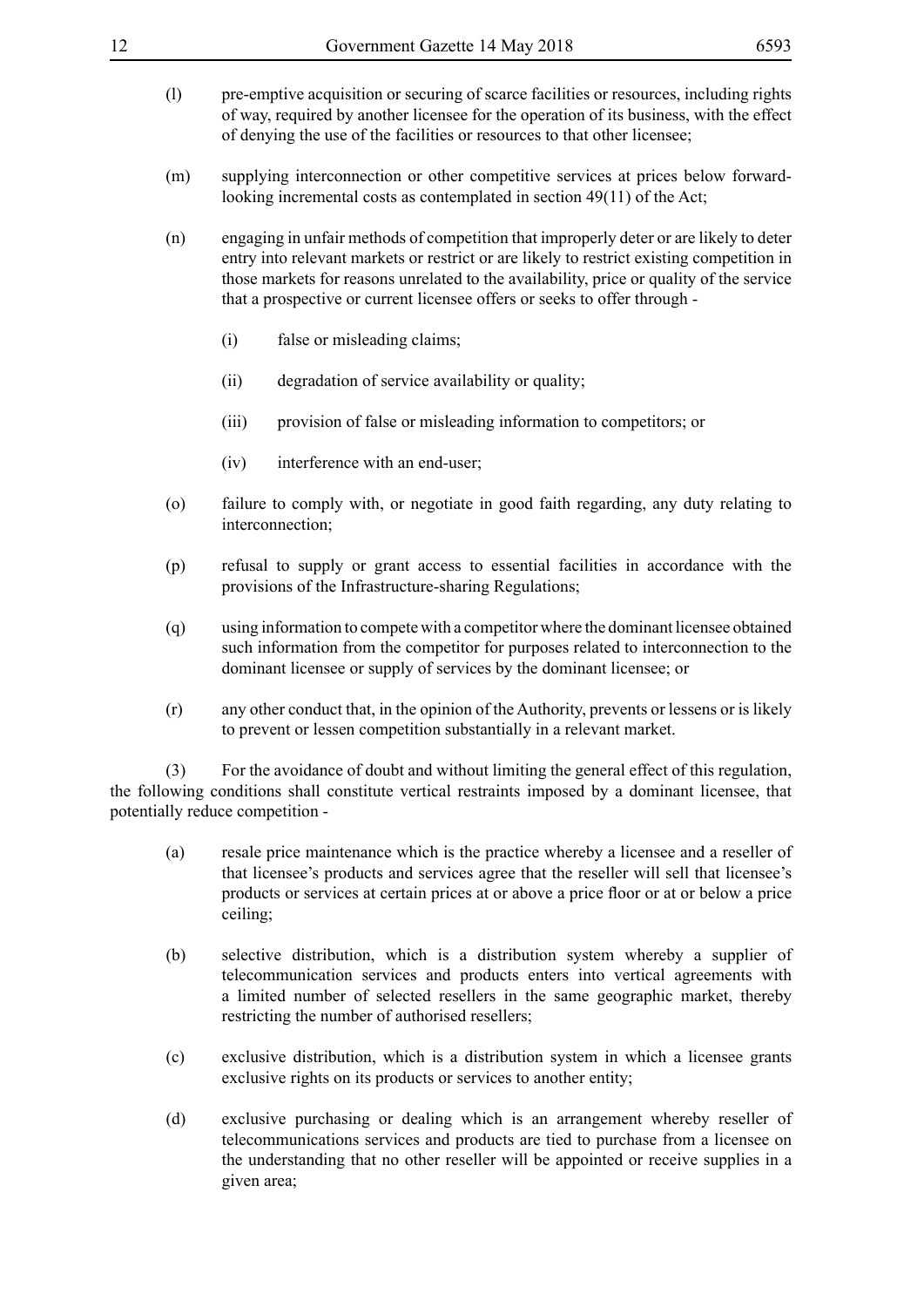- (e) third line forcing, which involves the supply of goods or services on condition that the purchaser acquires goods or services from a particular third party, or a refusal to so supply because the purchaser will not agree to that condition;
- (f) tie-in sales and bundling, which is the practice of conditioning the sale of one product on the purchase of another product;
- (g) full-line forcing which is the practice of obligating resellers to sell a licensee's product line in its entirety;
- (h) quantity forcing, which refers to pricing schemes that reward a purchaser for buying some threshold quantity from a supplier of telecommunications products and services;
- (i) non-linear pricing, which involves a pricing strategy of not charging the same price for each unit sold and so becomes an indirect form of price discrimination.
- (4) Without limiting subregulations (2) or (3), "abusive conduct" generally includes-
- (a) conduct which interferes with the competitive process by adversely affecting a consumer, directly through the price charged, or indirectly through raising and enhancing entry barriers or increasing competitors' costs; and
- (b) anti-competitive conduct that
	- (i) exploits a consumer or supplier through excessively high prices; or
	- (ii) discriminatory prices or other terms and conditions through removing or limiting competition from existing competitors; or
	- (iii) excludes new licensees from entering a relevant market or market segment.

# PART 5 ANTI-COMPETITIVE AGREEMENTS

#### **Anti-competitive agreements**

**14.** (1) In accordance with section 33(5) of the Act, any agreement determined by the Authority to be anti-competitive will be automatically null and void.

(2) Without limiting or detracting from the general application of section 33(5) of the Act, an agreement between a licensee or a decision by an association of licensees, however constituted, or a concerted practice restricting or distorting competition in the telecommunications sector, constitutes an anti-competitive agreement.

- (3) An anti-competitive agreement contemplated in subregulation (2) includes -
- (a) price-fixing agreements intended to directly or indirectly manipulate purchase or selling price;
- (b) agreements to fix trading conditions intended to directly or indirectly manipulate market trading conditions;
- (c) agreements to share markets where licensees apportion product and service markets and geographic markets amongst themselves;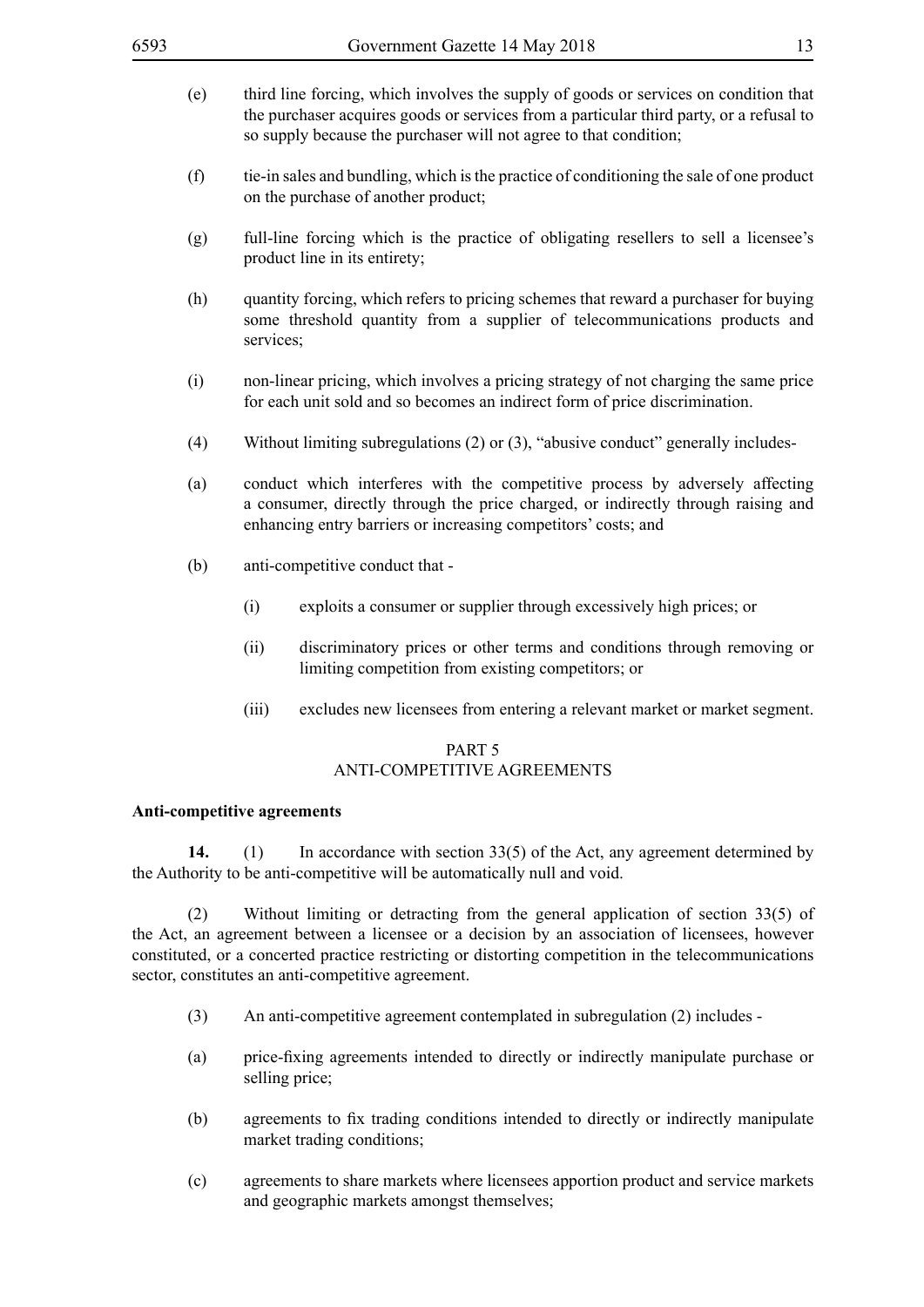- (d) agreements to limit or control production of telecommunication services or products or investment in the telecommunication sector;
- (e) collusion tendering or bid-rigging where licensees collude to determine who will win or what the winning price or conditions will be in respect of a tender or a bid;
- (f) group boycotts which refers to an agreed-upon refusal by competitors to deal with another entity unless that entity refrains from dealing with a potential competitor trying to enter a relevant market, intended to shut a competitor out of that market, or preventing entry of a new competitor into the market;
- (g) agreements with a potential to result in higher prices or reductions in output of telecommunications services or equipment;
- (h) agreements between licensees and entities at different levels in the supply chain as a down-stream reseller or an upstream provider of communications services, such as vertical price fixing, vertical market allocation or exclusive dealing;
- (i) tie-in sales and bundling, which is the practice of making the sale of one product conditional on the purchase of another product;
- (j) joint buying or selling agreements between buyers to fix the price at which they are prepared to buy or sell and similar agreements between sellers where they agree to boycott certain consumers;
- (k) information-sharing agreements where the exchange has a considerable or an appreciable effect on competition;
- (l) exchange of price information that eliminates competition between the cooperating licensees;
- (m) exchange of non-price information that has an effect on competition;
- (n) advertising restrictions relating to among others, the amount, nature or form;
- (o) standardisation agreements that contain restrictions on what the parties may produce and which as a result limit competition from other sources through raising entry barriers; or
- (p) any agreement with a considerable or an appreciable effect on competition including aggregated rebate schemes, specialisation agreements, co-operation in research and development or joint ventures for the development of new products or markets.

#### PART 6

#### EXEMPTIONS

#### **Exemptions**

**15.** (1) A licensee may apply to the Authority for an exemption order, for the exemption of an agreement or a conduct of the licensee falling within the acts of unfair competition contemplated in these Regulations.

(2) An application for an exemption order must be in writing, in a form approved by the Authority and must be accompanied by the prescribed fee.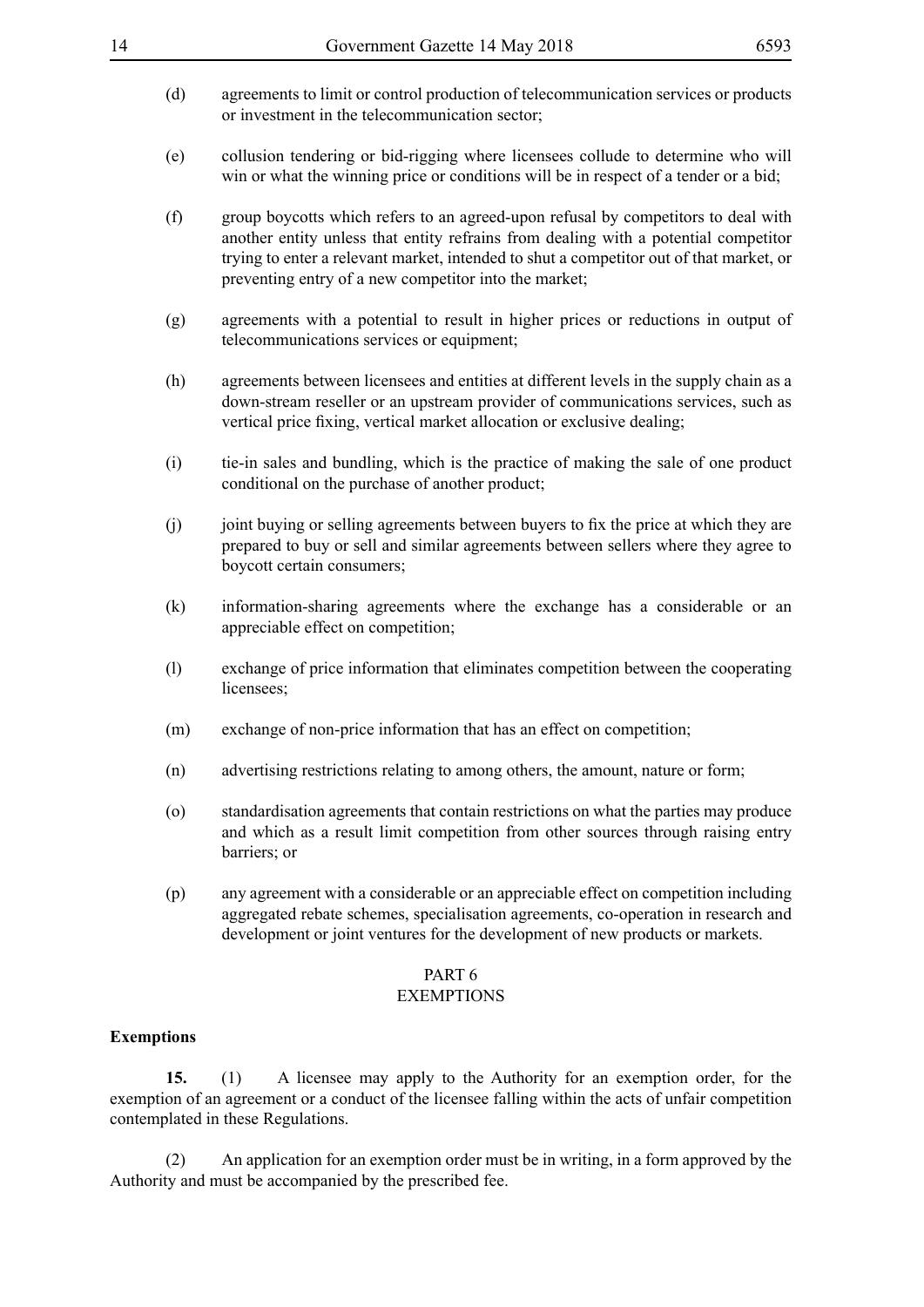(3) The Authority must upon receiving an application for an exemption order, publicise the receipt of the application in such manner as the Authority considers fit.

(4) Where the Authority receives an application for an exemption order, it may invite public comments to discuss the application or hold a public hearing on the matter.

(5) Where the Authority decides to invite public comments or to hold a public hearing, it shall give the applicant and any other person whom the Authority considers interested, a reasonable opportunity to attend and take part in the public inquiry.

(6) The Authority may grant an exemption order in relation to particular conduct of a licensee where the Authority is satisfied that –

- (a) the conduct will result, or is likely to result in a benefit to the public;
- (b) the resultant public benefit outweighs, or will outweigh the detriment to the public constituted by any lessening of competition that will result, or is likely to result from engaging in the conduct; or
- (c) the conduct is not anti-competitive or a breach of the rules of fair competition.

(7) In determining whether to grant an exemption order under subregulation (1), the Authority may have regard to-

- (a) the extent to which the conduct relates to the supply of goods or services on favourable terms and conditions to -
	- (i) a financially disadvantaged individual;
	- (ii) an individual who is disadvantaged on health grounds;
	- (iii) a non-profit community organisation or a non-profit charitable organisation;
	- (iv) an educational institution; or
	- (v) a health facility;
- (b) the extent to which the conduct relates to the supply of goods or services for
	- (i) community, charitable or educational purposes; or
	- (ii) the promotion of health or safety, on favourable terms and conditions;
	- (iii) the need to satisfy any applicable universal service obligation;
	- (iv) the extent to which the conduct prevents or reduces, or is likely to prevent or reduce pollution or other forms of degradation of environmental amenities; and
	- (v) the extent to which the conduct contributes, or is likely to contribute to technical innovation, or the development of new goods or services.

(8) Where the Authority makes an exemption order, it must give the applicant a written notice setting out the order and the reasons for the order.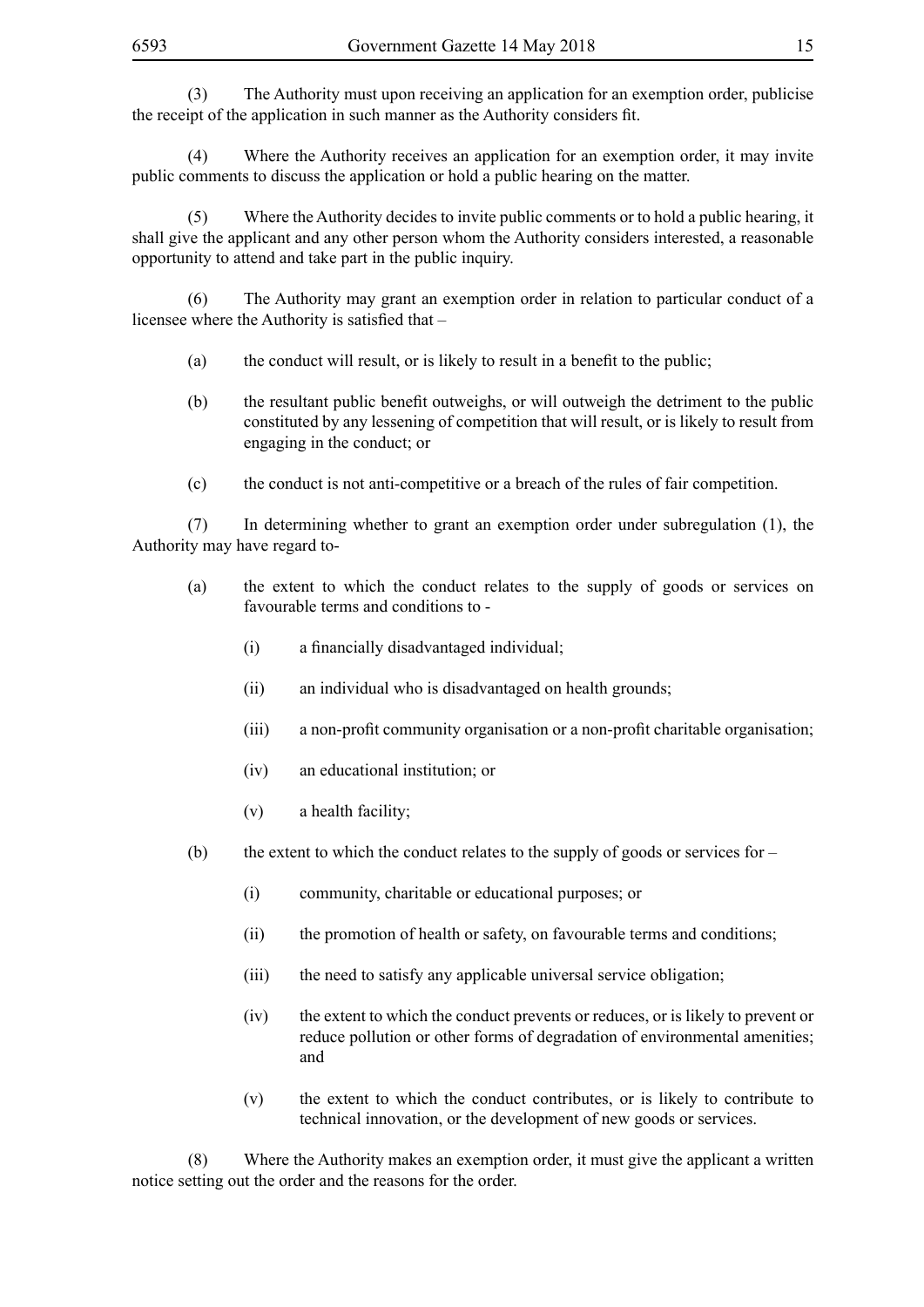(9) Where the Authority refuses to make an exemption order, it must give the applicant a written notice stating that the order is refused and the reasons for the refusal.

(10) An exemption order is subject to such conditions as the Authority may specify in the order.

- $(11)$  The Authority must, if satisfied that -
- (a) the order was made on the basis of information that was false or misleading in a material particular;
- (b) a condition to which the order is subject is contravened; or
- (c) there has been a material change of circumstances since the order was made,

revoke the order.

- (12) The Authority may not revoke an exemption order unless the Authority -
- (a) publishes a draft notice of revocation and invites the public to make submissions on the draft notice; and
- (b) considers any submissions received, within the time limit specified in the draft notice.

(13) Where the Authority revokes an exemption order relating to a person, the Authority must give that person a written notice stating that the order is revoked and setting out the reasons for the revocation.

- (14) The Authority must keep a register of the exemption orders issued.
- (15) The register under subregulation (14) must include –
- (a) particulars of all exemption orders;
- (b) applications for exemption orders received by the Authority;
- (c) particulars of decisions for refusal to make exemption orders;
- (d) particulars of decisions revoking, or refusing to revoke, exemption orders; and
- (e) particulars of the Authority's reasons for making exemption orders.

(16) The register shall not set out any information whose disclosure would reasonably be expected to prejudice substantially the commercial interests of the licensee, or of any of the persons, to whom the information relates.

- (17) Any person may, on payment of the fee prescribed by the Authority –
- (a) inspect the register; and
- (b) make a copy of or take an extract from the register.

(18) A licensee applying for an exemption order shall not in connection with the application, intentionally or recklessly -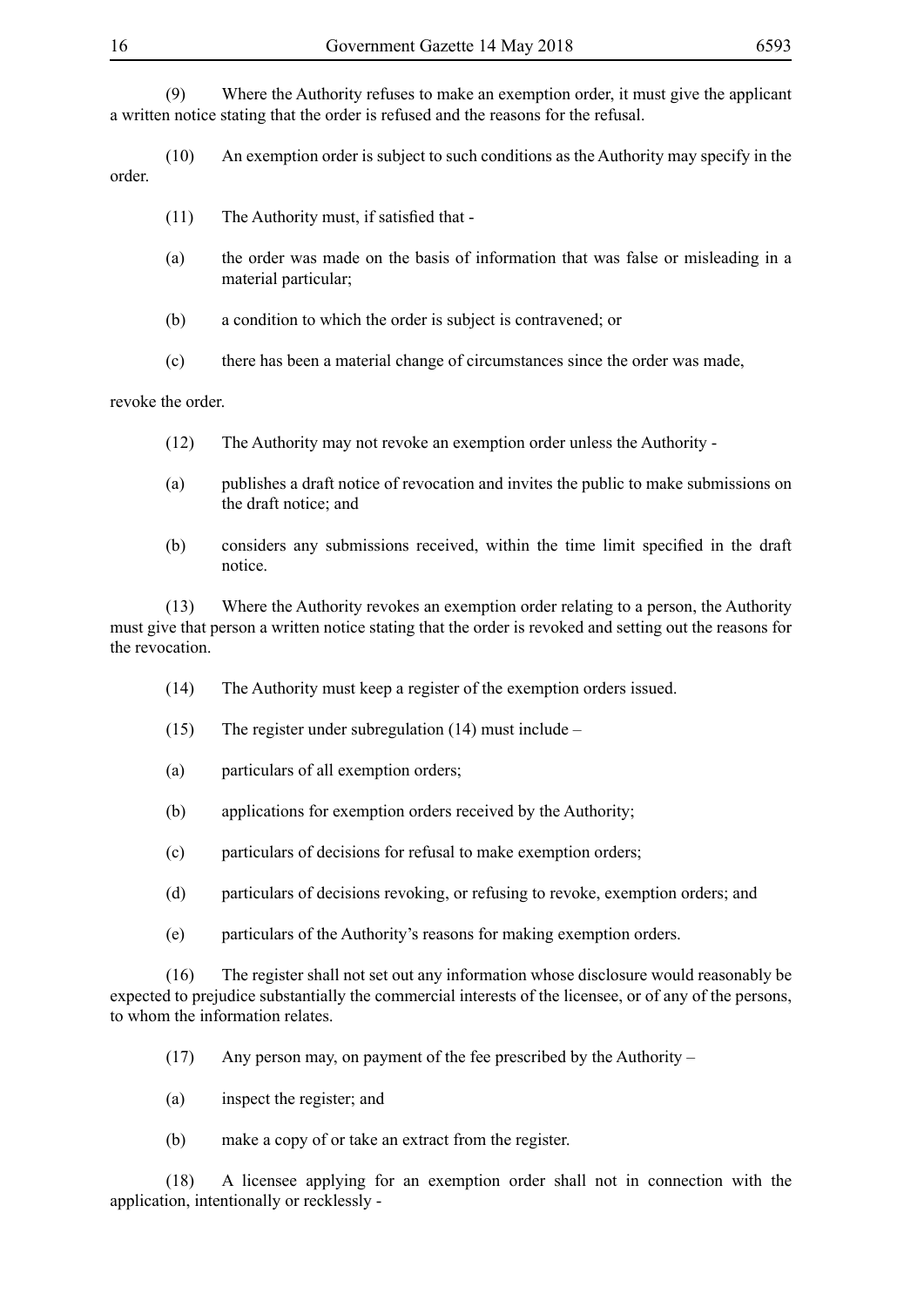- (a) give information to the Authority, that is false or misleading in a material particular; or
- (b) omit from information given to the Authority, any matter or thing without which the information given would become misleading in a material particular.
- (19) For the avoidance of doubt -
- (a) an act or omission of a kind described as abusive conduct is not prohibited where
	- (i) it has or would have no considerable or appreciable effect on competition;
	- (ii) it has or would have no effect on competition between persons engaged in commercial activities connected with the communications sector; or
	- (iii) it would have no effect on consumers of communication services;
- (b) an act or omission of a kind described as an anti-competitive agreement, decision or concerted practice is not prohibited where the anti-competitive agreement, decision or concerted practice contributes to improving the provision of any goods or services or to promoting technical or economic progress, while allowing consumers a fair share of the resulting benefit and where the anti-competitive agreement, decision or concerted practice does not -
	- (i) impose on the parties concerned, restrictions which are not indispensable to obtaining the objectives stated in this regulation; and
	- (ii) afford the parties the possibility of eliminating competition in respect of a substantial part of the goods or services in question.

#### **Types of exemptions**

- **16.** (1) There shall be the following types of exemptions -
- (a) individual exemptions; or
- (b) block exemptions.

(2) An individual exemption must be applied for by a licensee and upon satisfying the exemption criteria stipulated in these Regulations, the Authority must grant an individual exemption order.

(3) An individual exemption may be granted subject to such conditions or obligations and for such a period as the Authority may determine.

(4) The Authority may make a block exemption which exempts a particular category of agreements, which it considers likely to satisfy the exemption criteria stipulated in these Regulations.

- (5) A block exemption must impose the following conditions or obligations –
- (a) authority to the Authority to cancel the block exemption in respect of an agreement where there is a breach of a condition imposed by the block exemption;
- (b) authority to the Authority to cancel the block exemption in respect of an agreement where there is failure to comply with an obligation imposed by the block exemption; or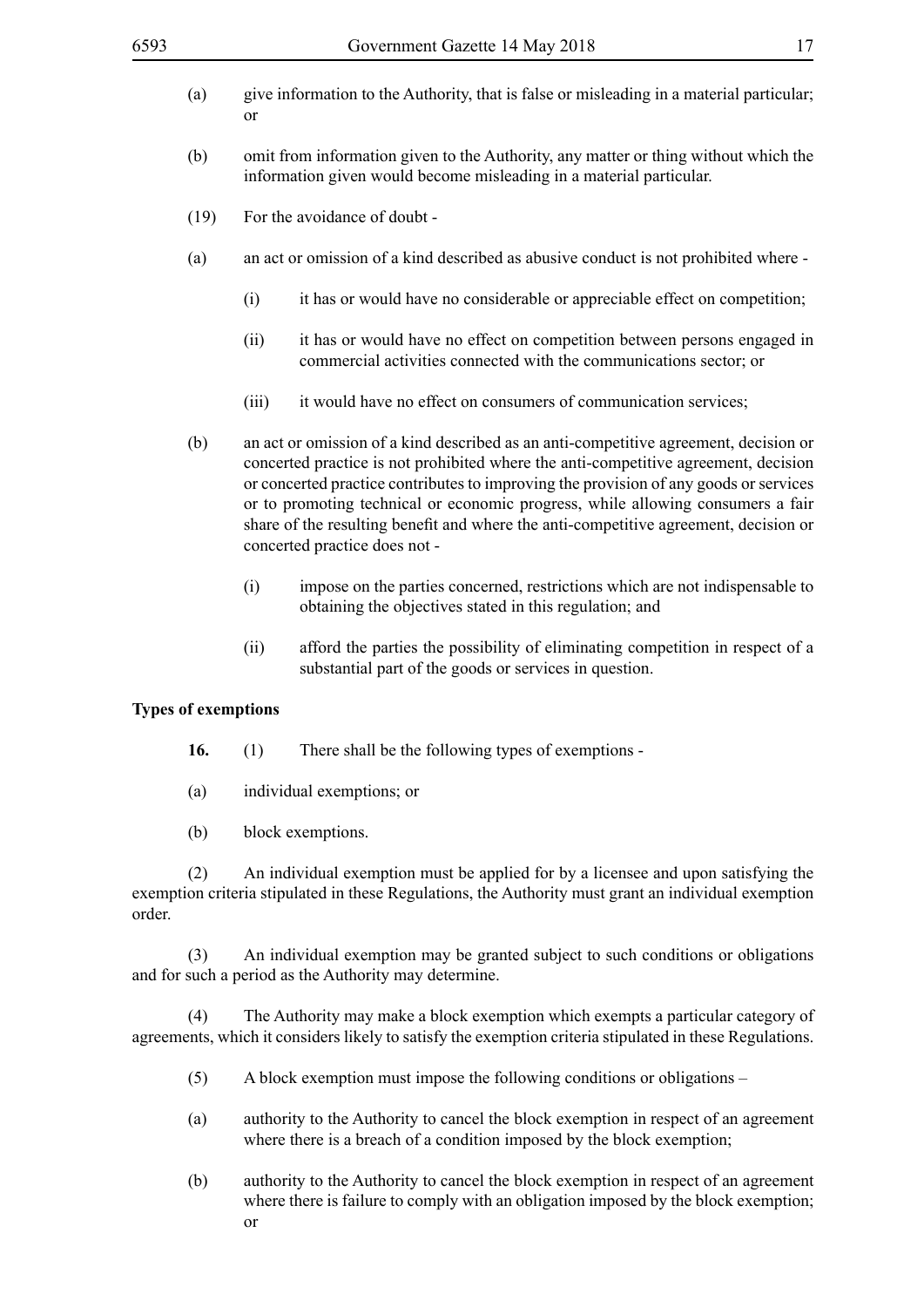(c) authority to the Authority to cancel the block exemption in respect of an agreement where the Authority considers that an agreement does not satisfy the statutory exemption criteria.

# **Notifications**

**17.** (1) A licensee may make a notification to the Authority for guidance on whether the licensee's agreement and conduct comply with the provisions of fair competition under the Act or the rules of fair competition under these Regulations.

(2) It shall be the responsibility of a licensee to ensure that the licensee's agreement and conduct comply with the Act and these Regulations.

(3) The guidance by the Authority sought by a licensee in subregulation (1) must indicate -

- (a) whether the agreement or conduct is likely to infringe any relevant provisions of fair competition under the Act or these Regulations; or
- (b) whether the conduct or agreement would be likely to be granted an exemption if an application in that regard, was made.
- (4) Where guidance is given, the Authority may not re-open a case unless-
- (a) there are reasonable grounds for believing that there has been a material change of circumstances since the guidance was given;
- (b) there is a reasonable suspicion that materially incomplete, misleading or false information was given; or
- (c) a complaint is received from a third party.

# PART 7

# ENFORCEMENT

# **Regulatory actions**

**18.** (1) The Authority may exercise any of the powers conferred upon it under any law for ensuring compliance of these regulations.

- (2) Without detracting from or limiting the generality of subregulation (1), the Authority-
- (a) shall prosecute regulatory offences and enforce the provisions of these regulations in terms of sections 114 to 127 of the Act, where applicable;
- (b) may approach a court of law to obtain urgent interdictory or other suitable relief in respect of any licensee or other person who contravenes the provisions of **regulations 7, 8, 9** and **10,** and **Part 4 and Part 5,** upon notice to such licensee or other person in order to prohibit that licensee or person from engaging in unfair competition until that licensee or person complied with the provisions of the aforesaid regulations and Parts.

(3) In the exercise of its powers and functions under these regulations, the Authority may act of its own accord or upon a complaint from an aggrieved person.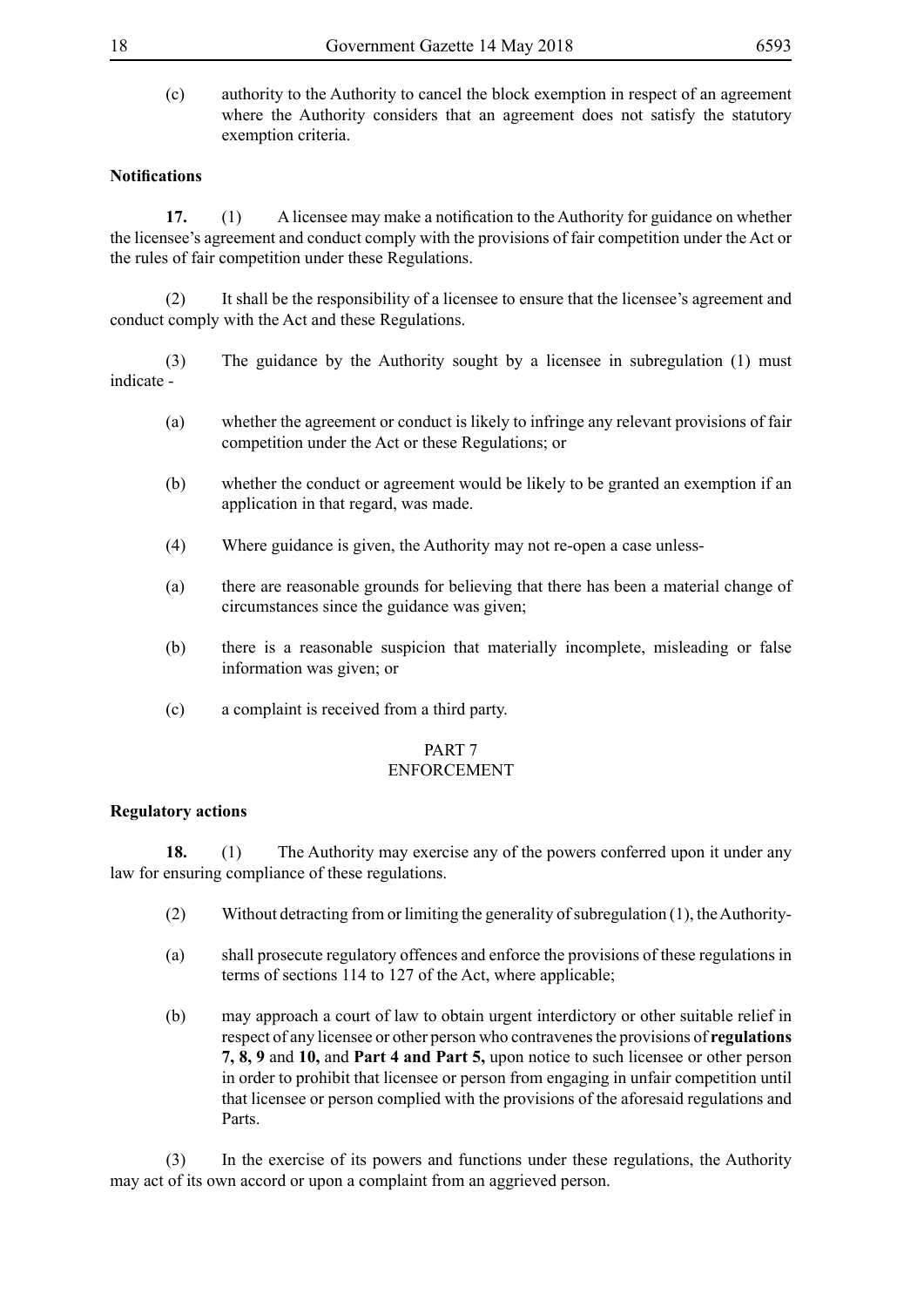# **Penalties**

**19.** (1) If a licensee or other person contravenes one or more of the regulations contained herein, the Authority may -

- (a) issue a written warning to that licensee and a final date for submitting outstanding information where the licensee is guilty of not submitting information as required by these regulations;
- (b) impose a penalty of not more than N\$500,000.00 for-
	- (i) every failure by a licensee or any other person to comply with any requirement or obligation contained in these regulations;
	- (ii) each submission or causing the submission of false or misleading information to the Authority; or
	- (iii) every failure to submit any documents or information as required pursuant to a written warning issued in terms of paragraph (a); or
- (c) take any other measure the Authority regards as reasonable in the circumstances.

(2) Any amount of penalty payable in terms of paragraphs (b) or (c) of subregulation (1) constitutes a debt due to the Authority by the licensee or other person involved and may be recovered by the Authority by means of proceedings instituted in any competent court.

(3) Notwithstanding subregulations (1) and (2), the Authority may waive the payment of or refund the whole or any part of a penalty payable.

 (4) Before imposing any penalty as contemplated by paragraphs (b), (c) or (d) of subregulation (1), the Authority must give licensee or other person concerned the opportunity to be heard, whereafter the Authority may-

- (a) decide not to impose any penalty; or
- (b) impose such penalty the Authority deems fit.

# PART 8

# GENERAL

#### **Accounts**

**20.** (1) A licensee must comply with the Cost Accounting Regulations.

(2) In addition to the duties imposed by the Cost Accounting Regulations a licensee must maintain separate books of account for each telecommunication service license it holds and may not cross-subsidize the prices for any service it offers in any telecommunications market with revenue from the sale of telecommunication equipment, systems or services.

(3) The Authority may from time to time develop guidelines providing for the system of transfer charges to be applied to services and products provided from one licensee to another and for the implementation of this regulation.